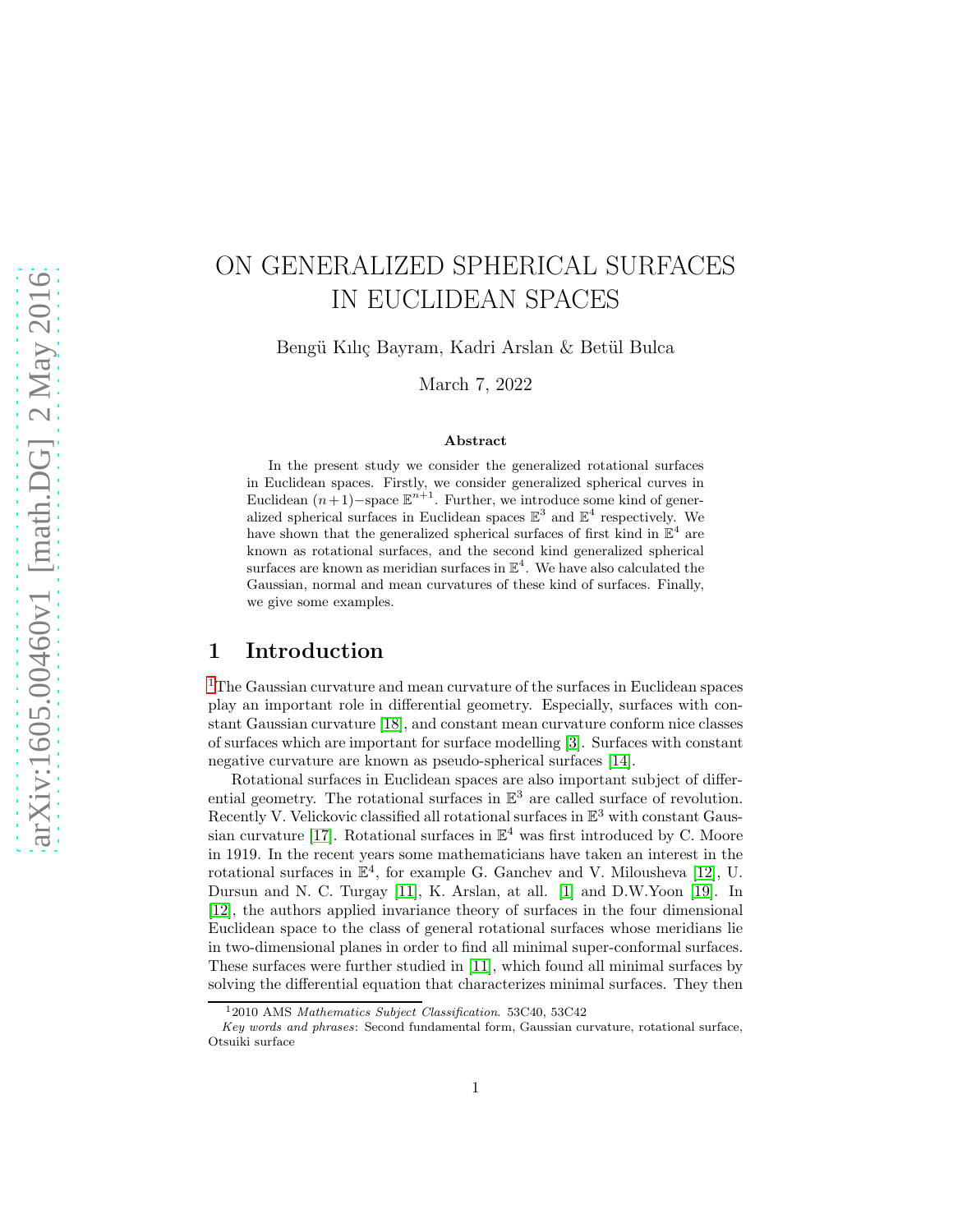determined all pseudo-umbilical general rotational surfaces in  $\mathbb{E}^4$ . K. Arslan et.al in [\[1\]](#page-12-4) gave the necessary and sufficient conditions for generalized rotation surfaces to become pseudo-umbilical, they also shown that each general rotational surface is a Chen surface in  $\mathbb{E}^4$  and gave some special classes of generalized rotational surfaces as examples. See also [\[9\]](#page-12-5) and [\[2\]](#page-12-6) rotational surfaces with Constant Gaussian Curvature in Four-Space. For higher dimensional case N.H. Kuiper defined rotational embedded submanifolds in Euclidean spaces [\[15\]](#page-12-7).

The meridian surfaces in  $\mathbb{E}^4$  was first introduced by G. Ganchev and V. Milousheva (See, [\[13\]](#page-12-8) and [\[5\]](#page-12-9)) which are the special kind of rotational surfaces. Basic source of examples of surfaces in 4-dimensional Euclidean or pseudo-Euclidean space are the standard rotational surfaces and the general rotational surfaces. Further, Ganchev and Milousheva defined another class of surfaces of rotational type which are one-parameter system of meridians of a rotational hypersurface. They constructed a family of surfaces with at normal connection lying on a standard rotational hypersurface in  $\mathbb{E}^4$  as a meridian surfaces. The geometric construction of the meridian surfaces is different from the construction of the standard rotational surfaces with two dimensional axis in  $\mathbb{E}^4$ .

This paper is organized as follows: Section 2 gives some basic concepts of the surfaces in  $\mathbb{E}^n$ . Section 3 explains some geometric properties of spherical curves  $\mathbb{E}^{n+1}$ . Section 4 tells about the generalized spherical surfaces in  $\mathbb{E}^{n+m}$ . Further this section provides some basic properties of generalized spherical surfaces in  $\mathbb{E}^{4}$  and the structure of their curvatures. We also shown that every generalized spherical surfaces in  $\mathbb{E}^4$  have constant Gaussian curvature  $K = 1/c^2$ . Finally, we present some examples of generalized spherical surfaces in  $\mathbb{E}^4$ .

#### 2 Basic Concepts

∼

Let M be a smooth surface in  $\mathbb{E}^n$  given with the patch  $X(u, v) : (u, v) \in D \subset \mathbb{E}^2$ . The tangent space to M at an arbitrary point  $p = X(u, v)$  of M span  $\{X_u, X_v\}$ . In the chart  $(u, v)$  the coefficients of the first fundamental form of M are given by

$$
g_{11} = \langle X_u, X_u \rangle, g_{12} = \langle X_u, X_v \rangle, g_{22} = \langle X_v, X_v \rangle, \qquad (1)
$$

where  $\langle, \rangle$  is the Euclidean inner product. We assume that  $W^2 = g_{11}g_{22} - g_{12}^2 \neq$ 0, i.e. the surface patch  $X(u, v)$  is regular. For each  $p \in M$ , consider the decomposition  $T_p \mathbb{E}^n = T_p M \oplus T_p^{\perp} M$  where  $T_p^{\perp} M$  is the orthogonal component of  $T_pM$  in  $\mathbb{E}^n$ .

Let  $\chi(M)$  and  $\chi^{\perp}(M)$  be the space of the smooth vector fields tangent to  $M$  and the space of the smooth vector fields normal to  $M$ , respectively. Given any local vector fields  $X_1, X_2$  tangent to M, consider the second fundamental map  $h: \chi(M) \times \chi(M) \to \chi^{\perp}(M);$ 

<span id="page-1-0"></span>
$$
h(X_i, X_j) = \widetilde{\nabla}_{X_i} X_j - \nabla_{X_i} X_j \quad 1 \le i, j \le 2
$$
 (2)

where ∇ and  $\nabla$  are the induced connection of M and the Riemannian connection of  $\mathbb{E}^n$ , respectively. This map is well-defined, symmetric and bilinear [\[6\]](#page-12-10).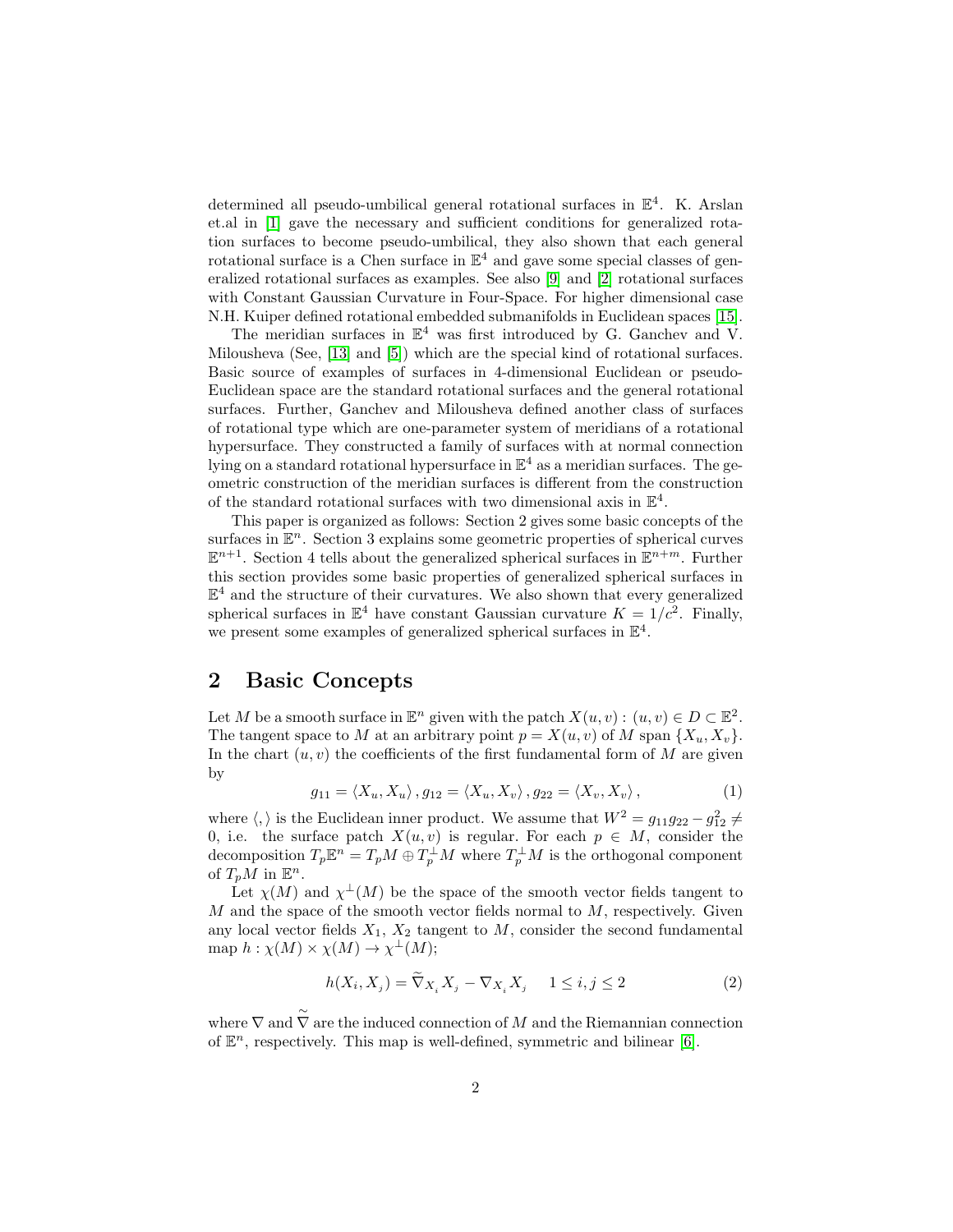For any arbitrary orthonormal frame field  $\{N_1, N_2, ..., N_{n-2}\}$  of M, recall the shape operator  $A: \chi^{\perp}(M) \times \chi(M) \to \chi(M);$ 

$$
A_{N_k} X_j = -(\widetilde{\nabla}_{X_j} N_k)^T, \quad X_j \in \chi(M). \tag{3}
$$

This operator is bilinear, self-adjoint and satisfies the following equation:

$$
\langle A_{N_k} X_j, X_i \rangle = \langle h(X_i, X_j), N_k \rangle = L_{ij}^k, 1 \le i, j \le 2; 1 \le k \le n-2 \tag{4}
$$

where  $L_{ij}^k$  are the coefficients of the second fundamental form. The equation [\(2\)](#page-1-0) is called Gaussian formula, and

$$
h(X_i, X_j) = \sum_{k=1}^{n-2} L_{ij}^k N_k, \qquad 1 \le i, j \le 2
$$
 (5)

holds. Then the Gauss curvature K of a regular patch  $X(u, v)$  is given by

<span id="page-2-0"></span>
$$
K = \frac{1}{W^2} \sum_{k=1}^{n-2} (L_{11}^k L_{22}^k - (L_{12}^k)^2).
$$
 (6)

Further, the mean curvature vector of a regular patch  $X(u, v)$  is given by

<span id="page-2-1"></span>
$$
\overrightarrow{H} = \frac{1}{2W^2} \sum_{k=1}^{n-2} (L_{11}^k g_{22} + L_{22}^k g_{11} - 2L_{12}^k g_{12}) N_k.
$$
 (7)

We call the functions

$$
H_k = \frac{(L_{11}^k g_{22} + L_{22}^k g_{11} - 2L_{12}^k g_{12})}{2W^2},\tag{8}
$$

the  $k.th$  mean curvature functions of the given surface. The norm of the mean curvature vector  $H = \left\| \vec{H} \right\|$  is called the mean curvature of M. Recall that a surface  $M$  is said to be  $\hat{f}lat$  (resp. minimal) if its Gauss curvature (resp. mean curvature vector) vanishes identically [\[7\]](#page-12-11), [\[8\]](#page-12-12).

The normal curvature  $K_N$  of M is defined by (see [\[10\]](#page-12-13))

$$
K_N = \left\{ \sum_{1=\alpha < \beta}^{n-2} \left\langle R^{\perp}(X_1, X_2) N_{\alpha}, N_{\beta} \right\rangle^2 \right\}^{1/2}.
$$
 (9)

where

$$
R^{\perp}(X_i, X_j)N_{\alpha} = h(X_i, A_{N_{\alpha}}X_j) - h(X_j, A_{N_{\alpha}}X_i),
$$
\n(10)

and

$$
\left\langle R^{\perp}(X_i, X_j) N_{\alpha}, N_{\beta} \right\rangle = \left\langle [A_{N_{\alpha}}, A_{N_{\beta}}] X_i, X_j \right\rangle, \tag{11}
$$

is called the *equation of Ricci*. We observe that the normal connection  $D$  of  $M$ is flat if and only if  $K_N = 0$ , and by a result of Cartan, this equivalent to the diagonalisability of all shape operators  $A_{N_{\alpha}}$  [\[6\]](#page-12-10).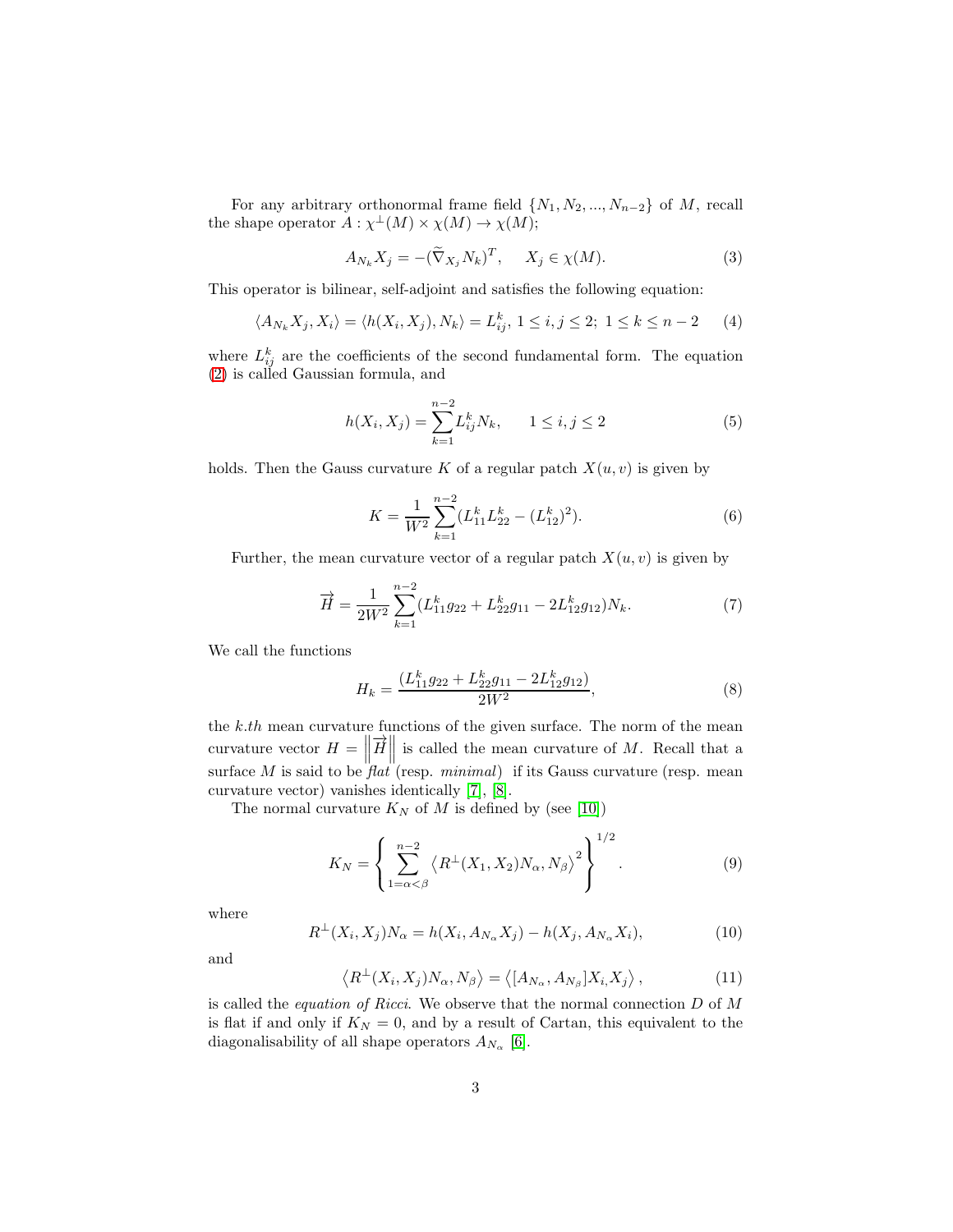# 3 Generalized Spherical Curves

Let  $\gamma$  be a regular oriented curve in  $\mathbb{E}^{n+1}$  that does not lie in any subspace of  $\mathbb{E}^{n+1}$ . From each point of the curve  $\gamma$  one can draw a segment of unit length along the normal line corresponding to the chosen orientation. The ends of these segments describe a new curve  $\beta$ . The curve  $\gamma \in \mathbb{E}^{n+1}$  is called a *generalized* spherical curve if the curve  $\beta$  lies in a certain subspace  $\mathbb{E}^n$  of  $\mathbb{E}^{n+1}$ . The curve β is called the trace of  $\gamma$  [\[14\]](#page-12-1). Let

$$
\gamma(u) = (f_1(u), ..., f_{n+1}(u)), \qquad (12)
$$

be the radius vector of the curve  $\gamma$  given with arclangth parametrization u, i.e.,  $\|\gamma'(u)\|=1.$  The curve  $\beta$  is defined by the radius vector

$$
\beta(u) = (\gamma + c^2 \gamma'')(u) = ((f_1 + c^2 f_1'')(u), ..., (f_{n+1} + c^2 f_{n+1}'')(u)), \qquad (13)
$$

where c is a real constant. If  $\gamma$  is a generalized spherical curve of  $\mathbb{E}^{n+1}$  then by definition the curve  $\beta$  lies in the hyperplane  $\mathbb{E}^n$  if and only if  $f_{n+1} + c^2 f''_{n+1} = 0$ . Consequently, this equation has a non-trivial solution

$$
f_{n+1}(u) = \lambda \cos\left(\frac{u}{c} + c_0\right),\,
$$

with some constants  $\lambda$  and  $c_0$ . By a suitable choose of arclenght we may assume that

$$
f_{n+1}(u) = \lambda \cos\left(\frac{u}{c}\right),\tag{14}
$$

with  $\lambda > 0$ . Thus, the radius vector of the generalized spherical curve  $\gamma$  takes the form

<span id="page-3-0"></span>
$$
\gamma(u) = \left(f_1(u), \dots, f_n(u), \lambda \cos\left(\frac{u}{c}\right)\right). \tag{15}
$$

Moreover, the condition for the arclength parameter  $u$  implies that

<span id="page-3-1"></span>
$$
(f_1')^2 + \dots + (f_n')^2 = 1 - \frac{\lambda^2}{c^2} \sin^2\left(\frac{u}{c}\right). \tag{16}
$$

For convenience, we introduce a vector function

$$
\phi(u) = (f_1(u), ..., f_n(u); 0).
$$

Then the radius vector [\(15\)](#page-3-0) can be represented in the form

<span id="page-3-3"></span>
$$
\gamma(u) = \phi(u) + \lambda \cos\left(\frac{u}{c}\right) e_{n+1},\tag{17}
$$

where  $e_{n+1} = (0, 0, ..., 0, 1)$ . Consequently, the condition [\(16\)](#page-3-1) gives

<span id="page-3-2"></span>
$$
\|\phi'(u)\|^2 = 1 - \frac{\lambda^2}{c^2} \sin^2\left(\frac{u}{c}\right). \tag{18}
$$

Hence, the radius vector of the trace curve  $\beta$  becomes

$$
\beta(u) = \phi(u) + c^2 \phi''(u). \tag{19}
$$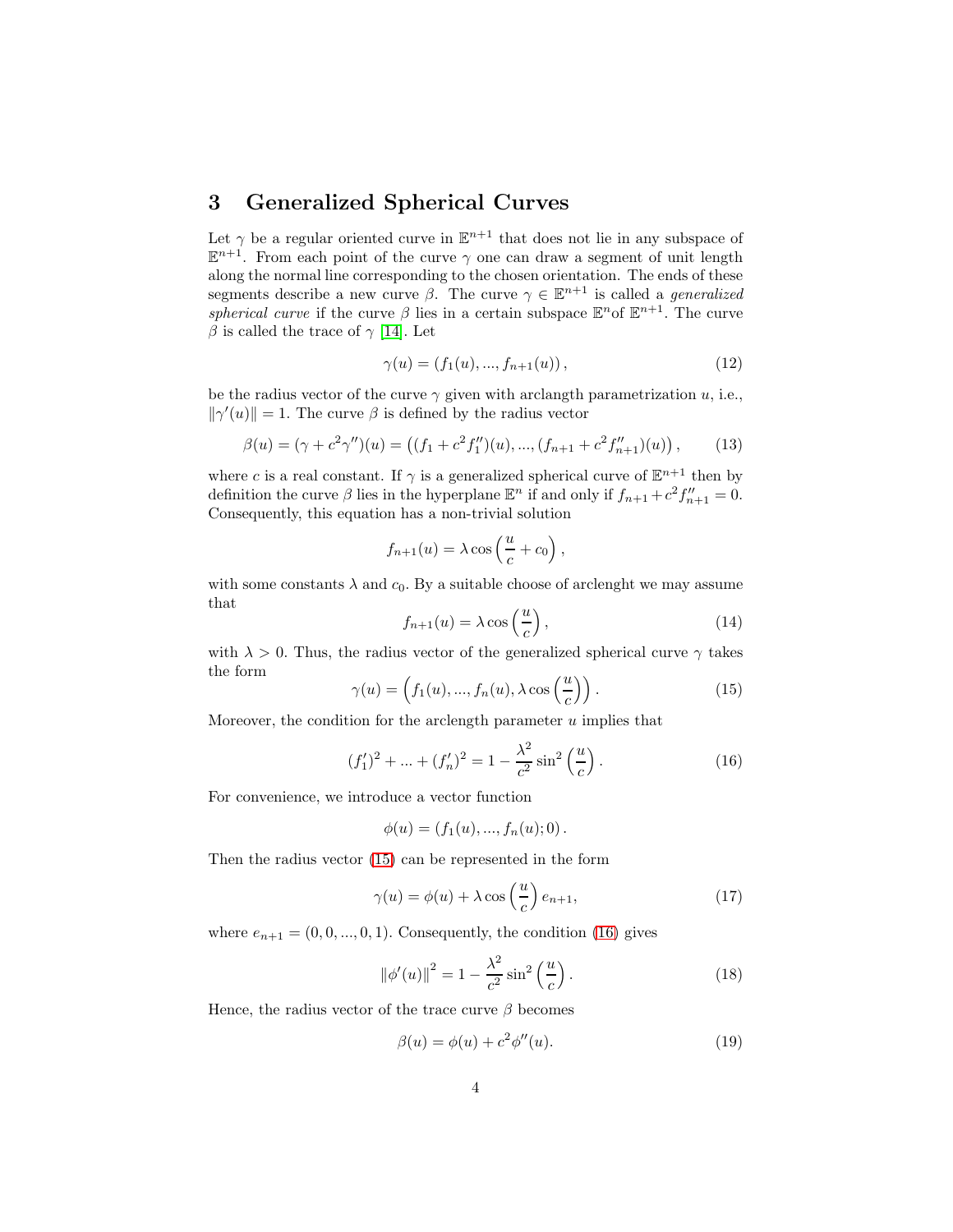Consider an arbitrary unit vector function

$$
a(u) = (a_1(u), ..., a_n(u); 0),
$$
\n(20)

in  $\mathbb{E}^{n+1}$  and use this function to construct a new vector function

<span id="page-4-0"></span>
$$
\phi(u) = \int \sqrt{1 - \frac{\lambda^2}{c^2} \sin^2\left(\frac{u}{c}\right)} a(u) du,
$$
\n(21)

whose last coordinate is equal to zero. Consequently, the vector function  $\phi(u)$ satisfies the condition [\(18\)](#page-3-2) and generates a generalized spherical curve with radius vector [\(17\)](#page-3-3).

**Example 1** The ordinary circular curve in  $\mathbb{E}^2$  is given with the radius vector

$$
\gamma(u) = \left( \int \sqrt{1 - \frac{\lambda^2}{c^2} \sin^2\left(\frac{u}{c}\right)} du, \lambda \cos\left(\frac{u}{c}\right) \right). \tag{22}
$$

**Example 2** Consider the unit vector  $a(u) = (\cos \alpha(u), \sin \alpha(u); 0)$  in  $\mathbb{E}^2$ . Then using [\(21\)](#page-4-0), the corresponding generalized spherical curve in  $\mathbb{E}^{3}$  is defined by the radius vector

$$
f_1(u) = \int \sqrt{1 - \frac{\lambda^2}{c^2} \sin^2\left(\frac{u}{c}\right)} \cos \alpha(u) du,
$$
  
\n
$$
f_2(u) = \int \sqrt{1 - \frac{\lambda^2}{c^2} \sin^2\left(\frac{u}{c}\right)} \sin \alpha(u) du,
$$
  
\n
$$
f_3(u) = \lambda \cos\left(\frac{u}{c}\right).
$$
\n(23)

Example 3 Consider the unit vector

$$
a(u) = (\cos \alpha(u), \cos \alpha(u) \sin \alpha(u), \sin^2 \alpha(u); 0)
$$

in  $\mathbb{E}^3$ . Then using [\(21\)](#page-4-0), the corresponding generalized spherical curve in  $\mathbb{E}^4$  is defined by the radius vector

$$
f_1(u) = \int \sqrt{1 - \frac{\lambda^2}{c^2} \sin^2\left(\frac{u}{c}\right)} \cos \alpha(u) du,
$$
  
\n
$$
f_2(u) = \int \sqrt{1 - \frac{\lambda^2}{c^2} \sin^2\left(\frac{u}{c}\right)} \cos \alpha(u) \sin \alpha(u) du,
$$
  
\n
$$
f_3(u) = \int \sqrt{1 - \frac{\lambda^2}{c^2} \sin^2\left(\frac{u}{c}\right)} \sin^2 \alpha(u) du;
$$
  
\n
$$
f_4(u) = \lambda \cos\left(\frac{u}{c}\right).
$$
\n(24)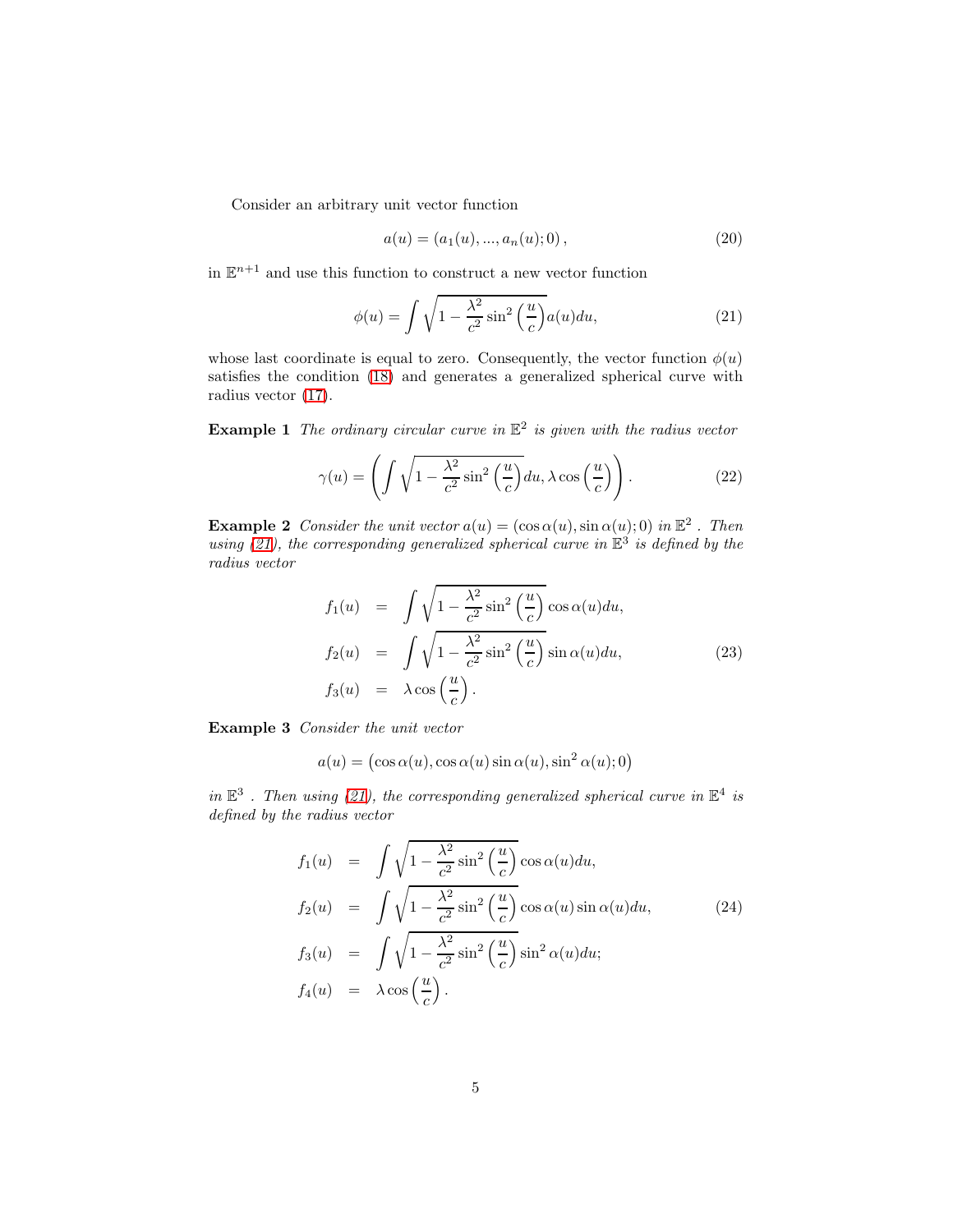### 4 Generalized Spherical Surfaces

Consider the space  $\mathbb{E}^{n+1} = \mathbb{E}^n \oplus \mathbb{E}^1$  as a subspace of  $\mathbb{E}^{n+m} = \mathbb{E}^n \oplus \mathbb{E}^m$ ,  $m \ge 2$ and Cartesian coordinates  $x_1, x_2, ..., x_{n+m}$  and orthonormal basis  $e_1, ..., e_{n+m}$  in  $\mathbb{E}^{n+m}$ . Let  $M^2$  be a local surface given with the regular patch (radius vector)  $\mathbb{E}^n \subset \mathbb{E}^{n+1}$ 

<span id="page-5-0"></span>
$$
X(u,v) = \phi(u) + \lambda \cos\left(\frac{u}{c}\right)\rho(v),\tag{25}
$$

where the vector function  $\phi(u) = (f_1(u), ..., f_n(u), 0, ..., 0)$ , satisfies [\(18\)](#page-3-2) and generates a generalized spherical curve with radius vector

$$
\gamma(u) = \phi(u) + \lambda \cos\left(\frac{u}{c}\right) e_{n+1},\tag{26}
$$

and the vector function  $\rho(v) = (0, ..., 0, g_1(v), ..., g_m(v))$ , satisfying the conditions  $\|\rho(v)\| = 1$ ,  $\|\rho'(v)\| = 1$ , and specifies a curve  $\rho = \rho(v)$  parametrized by a natural parameter on the unit sphere  $S^{m-1} \subset \mathbb{E}^m$ . Consequently, the surface  $M<sup>2</sup>$  is obtained as a result of the rotation of the generalized spherical curve  $\gamma$  along the spherical curve  $\rho$ , which is called *generalized Spherical surface* in  $\mathbb{E}^{n+m}$ .

In the sequel, we will consider some type of generalized spherical surface;

**CASE I.** For  $n = 1$  and  $m = 2$ , the radius vector [\(25\)](#page-5-0) satisfying the indicated properties describes the *spherical surface* in  $\mathbb{E}^3$  with the radius vector

<span id="page-5-1"></span>
$$
X(u, v) = (\phi(u), \lambda \cos\left(\frac{u}{c}\right) \cos v, \lambda \cos\left(\frac{u}{c}\right) \sin v),\tag{27}
$$

where the function  $\phi(u)$  is found from the relation  $|\phi'(u)| = \sqrt{1 - \frac{\lambda^2}{c^2} \sin^2(\frac{u}{c})}$ . The surface given with the parametrization [\(27\)](#page-5-1) is a kind of surface of revolution which is called ordinary sphere.

The tangent space is spanned by the vector fields

$$
X_u(u, v) = (\phi'(u), \frac{-\lambda}{c} \sin\left(\frac{u}{c}\right) \cos v, \frac{-\lambda}{c} \sin\left(\frac{u}{c}\right) \sin v),
$$
  

$$
X_v(u, v) = (0, -\lambda \cos\left(\frac{u}{c}\right) \sin v, \lambda \cos\left(\frac{u}{c}\right) \cos(v)).
$$

Hence, the coefficients of the first fundamental form of the surface are

$$
g_{11} = \langle X_u(u, v), X_u(u, v) \rangle = 1
$$
  
\n
$$
g_{12} = \langle X_u(u, v), X_v(u, v) \rangle = 0
$$
  
\n
$$
g_{22} = \langle X_v(u, v), X_v(u, v) \rangle = \lambda^2 \cos^2 \left(\frac{u}{c}\right),
$$

where  $\langle , \rangle$  is the standard scalar product in  $\mathbb{E}^3$ .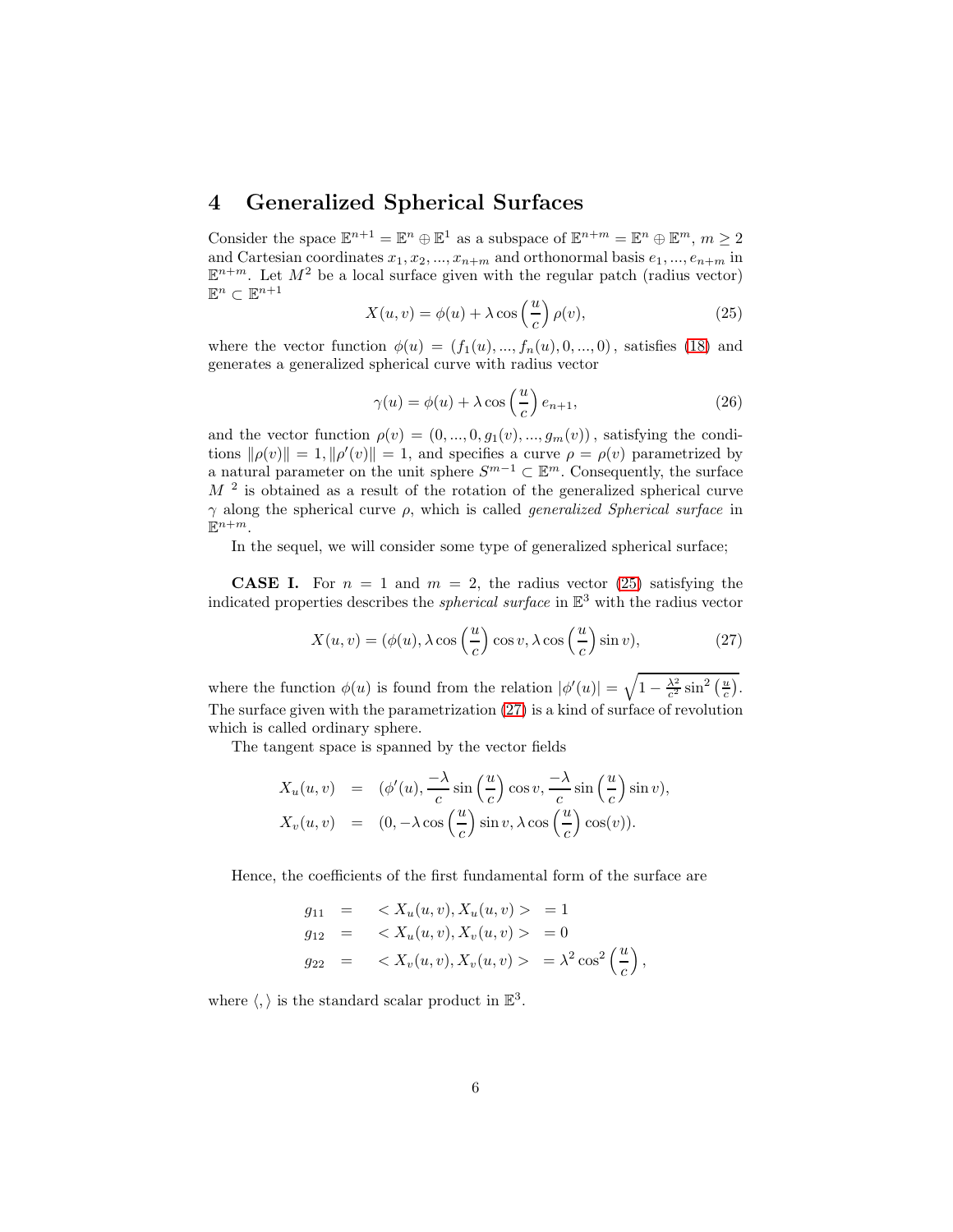For a regular patch  $X(u, v)$  the unit normal vector field or surface normal  $N$  is defined by

$$
N(u, v) = \frac{X_u \times X_v}{\| X_u \times X_v \|} (u, v)
$$
  
= 
$$
\left( -\frac{\lambda}{c} \sin\left(\frac{u}{c}\right), -\phi'(u) \cos v, -\phi'(u) \sin v \right),
$$

where

$$
||X_u \times X_v|| = \sqrt{g_{11}g_{22} - g_{12}^2} = \lambda \cos\left(\frac{u}{c}\right) \neq 0.
$$

The second partial derivatives of  $X(u, v)$  are expressed as follows

$$
X_{uu}(u,v) = (\phi''(u), \frac{-\lambda}{c^2} \cos\left(\frac{u}{c}\right) \cos v, \frac{-\lambda}{c^2} \cos\left(\frac{u}{c}\right) \sin v),
$$
  
\n
$$
X_{uv}(u,v) = (0, \frac{\lambda}{c} \sin\left(\frac{u}{c}\right) \sin v, -\frac{\lambda}{c} \sin\left(\frac{u}{c}\right) \cos(v)),
$$
  
\n
$$
X_{vv}(u,v) = (0, -\lambda \cos\left(\frac{u}{c}\right) \cos v, -\lambda \cos\left(\frac{u}{c}\right) \sin(v)).
$$

Similarly, the coefficients of the second fundamental form of the surface are

<span id="page-6-0"></span>
$$
L_{11} = \langle X_{uu}(u, v), N(u, v) \rangle = -\kappa_1(u), \nL_{12} = \langle X_{uv}(u, v), N(u, v) \rangle = 0, \nL_{22} = \langle X_{vv}(u, v), N(u, v) \rangle = \phi'(u) \lambda \cos\left(\frac{u}{c}\right)
$$
\n(28)

where

$$
\kappa_1(u) = -\frac{\lambda}{c^2} \phi'(u) \cos\left(\frac{u}{c}\right) + \frac{\lambda}{c} \phi''(u) \sin\left(\frac{u}{c}\right),\tag{29}
$$

is the differentiable function. Furthermore, substituting  $(28)$  into  $(6)-(7)$  $(6)-(7)$  we obtain the following result.

**Proposition 4** Let M be a spherical surface in  $\mathbb{E}^3$  given with the parametrization [\(27\)](#page-5-1). Then the Gaussian and mean curvature of M become

$$
K = 1/c^2,
$$

and

$$
H = \frac{\frac{2\lambda^2}{c^2}\cos^2\left(\frac{u}{c}\right) - \frac{\lambda^2}{c^2} + 1}{2\lambda\cos\left(\frac{u}{c}\right)\sqrt{1 - \frac{\lambda^2}{c^2}\sin^2\left(\frac{u}{c}\right)}},
$$

respectively.

**Corollary 5** [\[17\]](#page-13-1) Let M be a spherical surface in  $\mathbb{E}^3$  given with the parametrization [\(27\)](#page-5-1). Then we have the following asertations

i) If  $\lambda = c$  then the corresponding surface is a sphere with radius c and centered at the origin,

ii) If  $\lambda > c$  then the corresponding surface is a hyperbolic spherical surface,

iii) If  $\lambda < c$  then the corresponding surface is an elliptic spherical surface.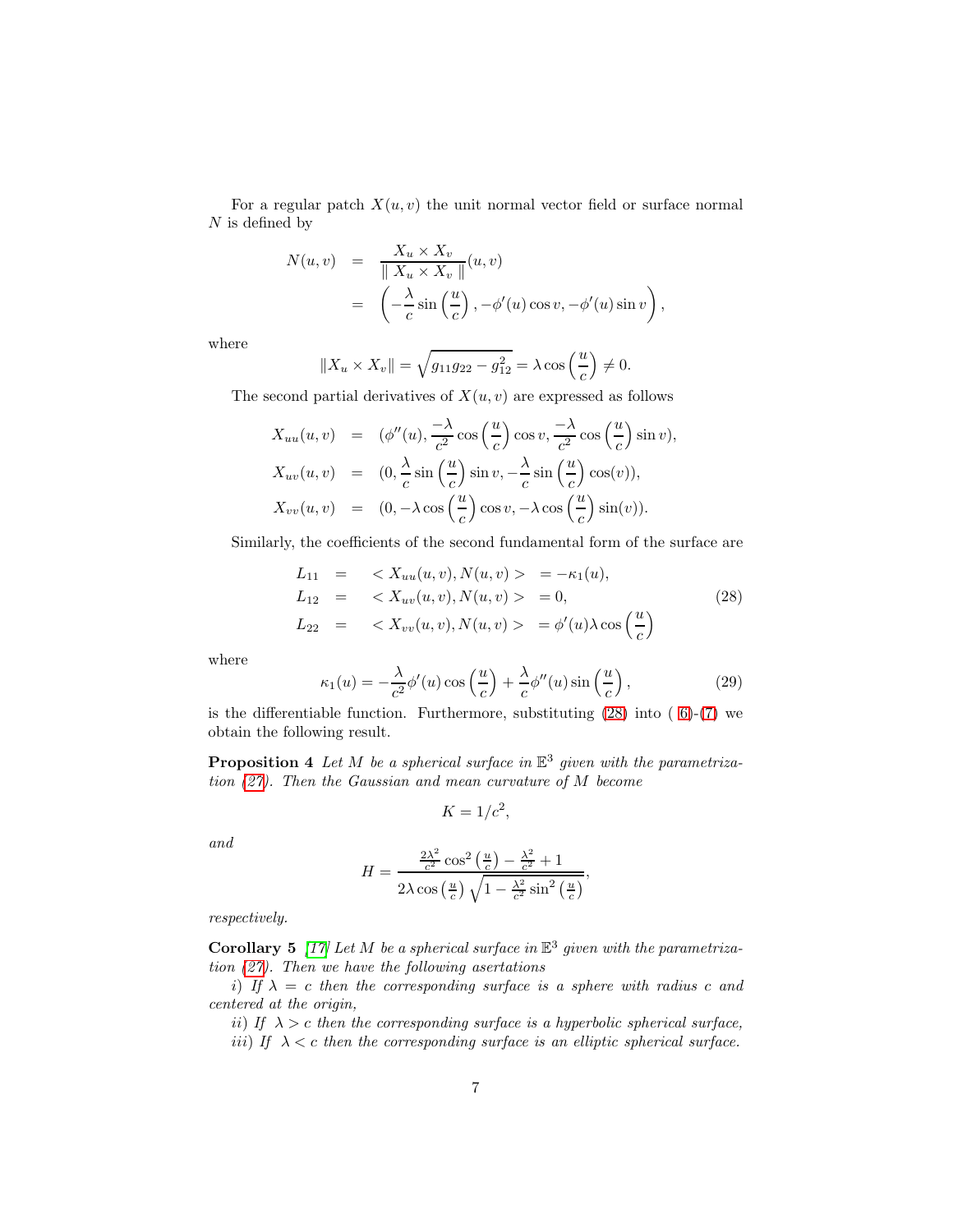**CASE II.** For  $n = 2$  and  $m = 2$ , the radius vector [\(25\)](#page-5-0) satisfying the indicated properties describes the generalized spherical surface given with the radius vector

<span id="page-7-0"></span>
$$
X(u,v) = (f_1(u), f_2(u), \lambda \cos\left(\frac{u}{c}\right) \cos v, \lambda \cos\left(\frac{u}{c}\right) \sin v), \tag{30}
$$

where

$$
f_1(u) = \int \sqrt{1 - \frac{\lambda^2}{c^2} \sin^2\left(\frac{u}{c}\right)} \cos \alpha(u) du,
$$
  
\n
$$
f_2(u) = \int \sqrt{1 - \frac{\lambda^2}{c^2} \sin^2\left(\frac{u}{c}\right)} \sin \alpha(u) du.
$$
\n(31)

are differentiable functions.

We call this surface the *generalized spherical surface of first kind*. Actually, these surfaces are the special type of rotational surfaces [\[12\]](#page-12-2), see also [\[2\]](#page-12-6).

The tangent space is spanned by the vector fields

$$
X_u(u, v) = (f_1'(u), f_2'(u), \frac{-\lambda}{c} \sin\left(\frac{u}{c}\right) \cos v, \frac{-\lambda}{c} \sin\left(\frac{u}{c}\right) \sin v),
$$
  

$$
X_v(u, v) = (0, 0, -\lambda \cos\left(\frac{u}{c}\right) \sin v, \lambda \cos\left(\frac{u}{c}\right) \cos(v)).
$$

Hence, the coefficients of the first fundamental form of the surface are

$$
g_{11} = \langle X_u(u, v), X_u(u, v) \rangle = 1
$$
  
\n
$$
g_{12} = \langle X_u(u, v), X_v(u, v) \rangle = 0
$$
  
\n
$$
g_{22} = \langle X_v(u, v), X_v(u, v) \rangle = \lambda^2 \cos^2 \left(\frac{u}{c}\right),
$$

where  $\langle, \rangle$  is the standard scalar product in  $\mathbb{E}^4$ .

The second partial derivatives of  $X(u, v)$  are expressed as follows

$$
X_{uu}(u, v) = (f_1''(u), f_2''(u), \frac{-\lambda}{c^2} \cos\left(\frac{u}{c}\right) \cos v, \frac{-\lambda}{c^2} \cos\left(\frac{u}{c}\right) \sin v),
$$
  
\n
$$
X_{uv}(u, v) = (0, 0, \frac{\lambda}{c} \sin\left(\frac{u}{c}\right) \sin v, -\frac{\lambda}{c} \sin\left(\frac{u}{c}\right) \cos(v)),
$$
  
\n
$$
X_{vv}(u, v) = (0, 0, -\lambda \cos\left(\frac{u}{c}\right) \cos v, -\lambda \cos\left(\frac{u}{c}\right) \sin(v)).
$$

The normal space is spanned by the vector fields

$$
N_1 = \frac{1}{\kappa} (f_1''(u), f_2''(u), \frac{-\lambda}{c^2} \cos\left(\frac{u}{c}\right) \cos v, \frac{-\lambda}{c^2} \cos\left(\frac{u}{c}\right) \sin v)
$$
  
\n
$$
N_2 = \frac{1}{\kappa} (\frac{-\lambda f_2'(u)}{c^2} \cos\left(\frac{u}{c}\right) + \frac{\lambda f_2''(u)}{c} \sin\left(\frac{u}{c}\right), \frac{-\lambda f_1''(u)}{c} \sin\left(\frac{u}{c}\right) + \frac{\lambda f_1'(u)}{c^2} \cos\left(\frac{u}{c}\right),
$$
  
\n
$$
(f_1'(u) f_2''(u) - f_1''(u) f_2'(u)) \cos v, (f_1'(u) f_2''(u) - f_1''(u) f_2'(u)) \sin v)
$$

where

$$
\kappa = \sqrt{(f_1'')^2 + (f_2'')^2 + \frac{\lambda^2}{c^4} \cos^2\left(\frac{u}{c}\right)},\tag{32}
$$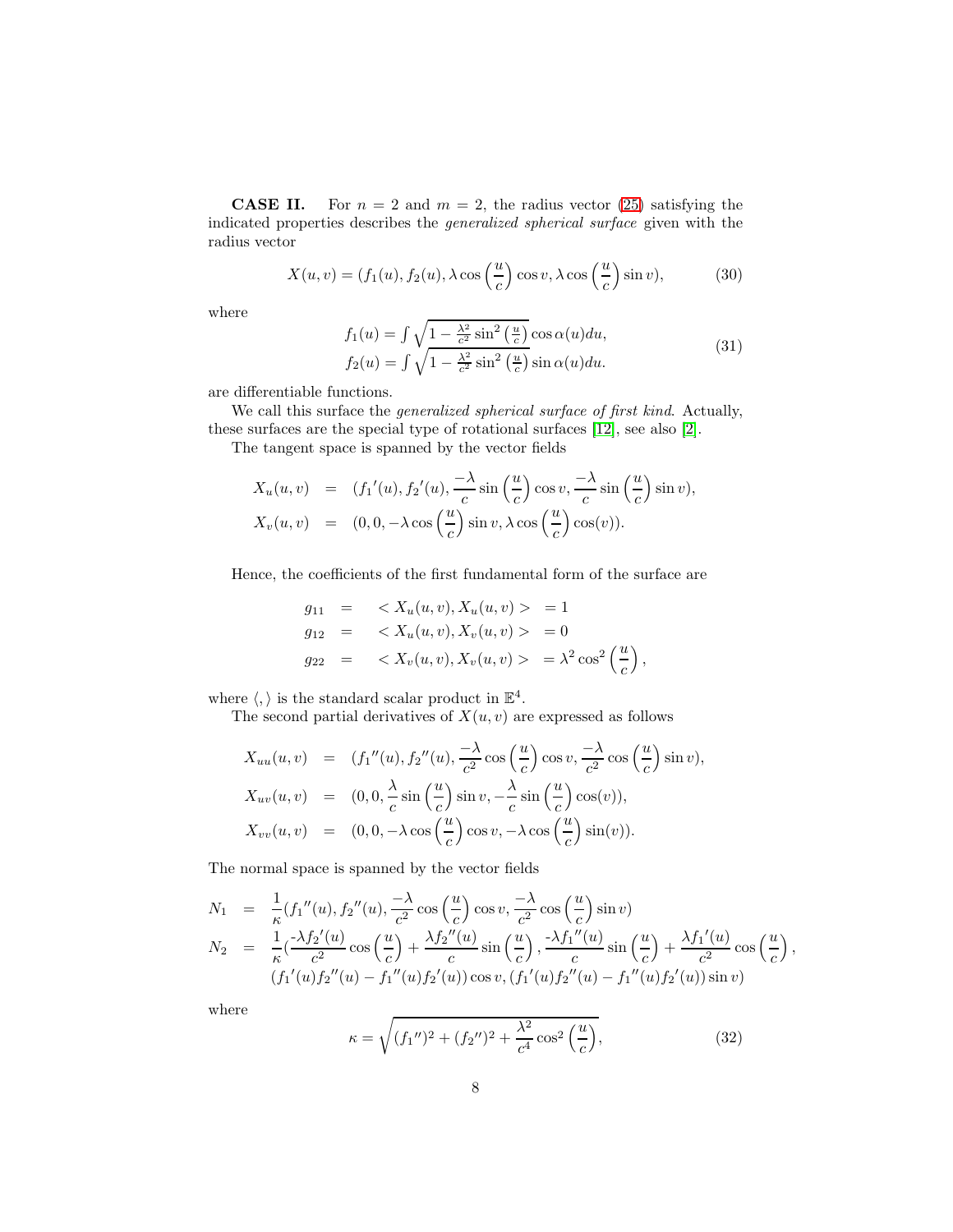is the curvature of the profile curve  $\gamma$ . Hence, the coefficients of the second fundamental form of the surface are

<span id="page-8-0"></span>
$$
L_{11}^{1} = \langle X_{uu}(u, v), N_1(u, v) \rangle = \kappa(u),
$$
  
\n
$$
L_{12}^{1} = \langle X_{uv}(u, v), N_1(u, v) \rangle = 0,
$$
  
\n
$$
L_{22}^{1} = \langle X_{vv}(u, v), N_1(u, v) \rangle = \frac{\lambda^2 \cos^2\left(\frac{u}{c}\right)}{c^2 \kappa(u)},
$$
  
\n
$$
L_{11}^{2} = \langle X_u(u, v), N_2(u, v) \rangle = 0,
$$
  
\n
$$
L_{12}^{2} = \langle X_{uv}(u, v), N_2(u, v) \rangle = 0,
$$
  
\n
$$
L_{22}^{2} = \langle X_{vv}(u, v), N_2(u, v) \rangle = -\frac{\lambda \cos\left(\frac{u}{c}\right) \kappa_1(u)}{\kappa(u)}.
$$
\n(33)

where

$$
\kappa_1(u) = f_1'(u) f_2''(u) - f_1''(u) f_2'(u), \tag{34}
$$

is the differentiable function.

Furthermore, by the use of [\(33\)](#page-8-0) with [\(6\)](#page-2-0)-[\(7\)](#page-2-1) we obtain the following results.

Proposition 6 The generalized spherical surface of first kind has constant Gaussian curvature  $K = 1/c^2$ .

Proposition 7 Let M be a generalized spherical surface of first kind given with the surface patch  $(30)$ . Then the mean curvature vector of M becomes

$$
\overrightarrow{H} = \frac{1}{2} \left\{ \left( \frac{\kappa^2 c^2 + 1}{c^2 \kappa} \right) N_1 - \frac{\kappa_1}{\kappa \lambda \cos\left(\frac{u}{c}\right)} N_2 \right\}.
$$
 (35)

where

$$
\kappa = \sqrt{(\varphi/)^2 + \varphi^2 \left( (\alpha')^2 + \frac{1}{c^2} \right) + \frac{\lambda^2}{c^4} \left( 1 - \frac{c^2}{\lambda^2} \right)}, \ \kappa_1 = \varphi^2 \alpha', \tag{36}
$$

and

$$
\varphi = \sqrt{1 - \frac{\lambda^2}{c^2} \sin^2\left(\frac{u}{c}\right)}.\tag{37}
$$

Corollary 8 Let M be a generalized spherical surface of first kind given with the surface patch [\(30\)](#page-7-0). If the second mean curvature  $H_2$  vanishes identically then the angle function  $\alpha(u)$  is a real constant.

For any local surface  $M \subset \mathbb{E}^4$  given with the regular surface patch  $X(u, v)$ the normal curvature  $K_N$  is given with the following result.

**Proposition 9** [\[4\]](#page-12-14) Let  $M \subset \mathbb{E}^4$  be a local surface given with a regular patch  $X(u, v)$  then the normal curvature  $K_N$  of the surface becomes

<span id="page-8-1"></span>
$$
K_N = \frac{g_{11}(L_{12}^1 L_{22}^2 - L_{12}^2 L_{22}^1) - g_{12}(L_{11}^1 L_{22}^2 - L_{11}^2 L_{22}^1) + g_{22}(L_{11}^1 L_{12}^2 - L_{11}^2 L_{12}^1)}{W^3}.
$$
\n(38)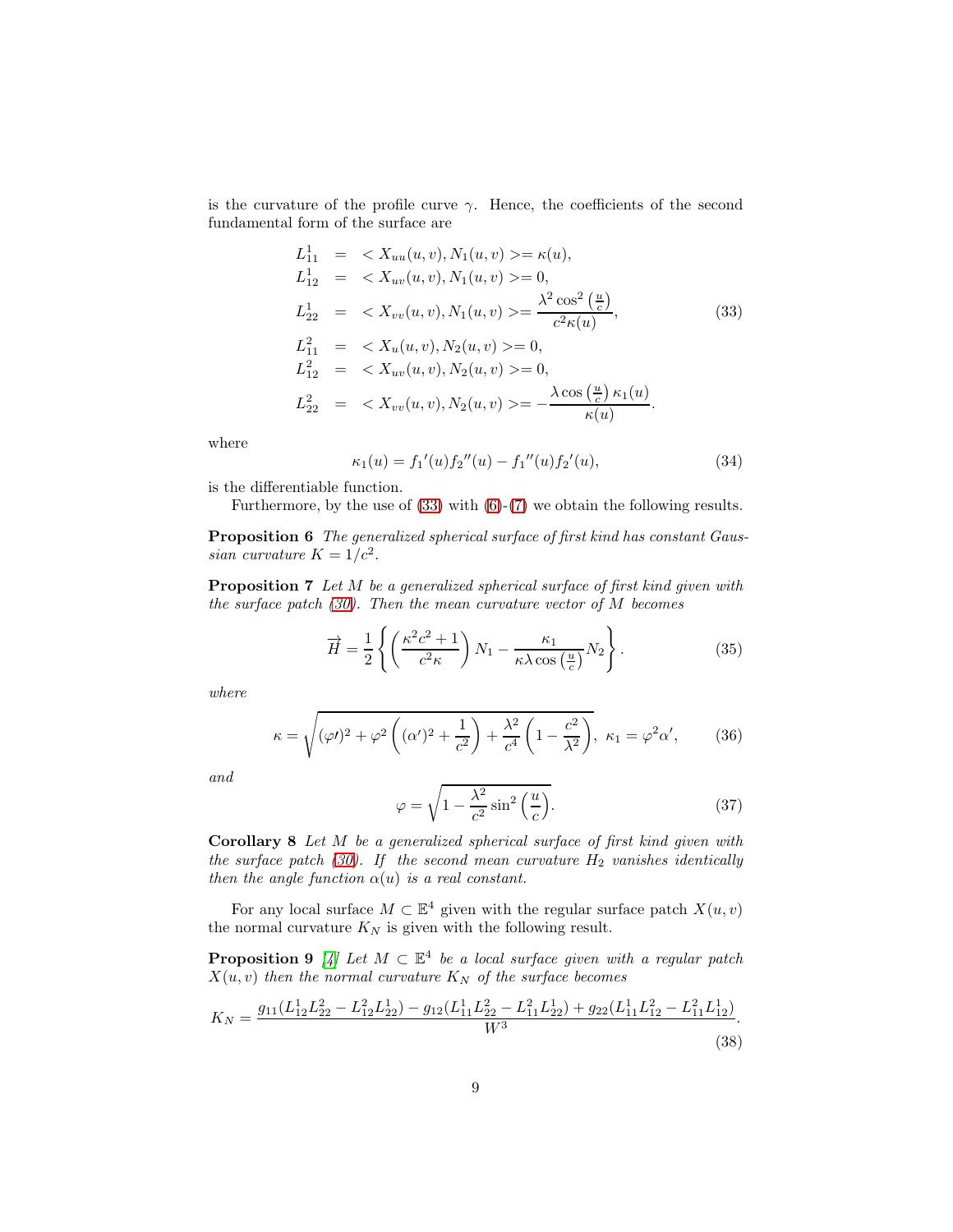As a consequence of  $(33)$  with  $(38)$  we get the following result.

Corollary 10 Any generalized spherical surface of first kind has flat normal connection, i.e.,  $K_N = 0$ .

Example 11 In 1966, T. Otsuki considered the following special cases

a) 
$$
f_1(u) = \frac{4}{3}\cos^3(\frac{u}{2}), f_2(u) = \frac{4}{3}\sin^3(\frac{u}{2}), f_3(u) = \sin u,
$$
  
b)  $f_1(u) = \frac{1}{2}\sin^2 u \cos(2u), f_2(u) = \frac{1}{2}\sin^2 u \sin(2u), f_3(u) = \sin u.$ 

For the case a) the surface is called Otsuki (non-round) sphere in  $\mathbb{E}^4$  which does not lie in a 3-dimensional subspace of  $\mathbb{E}^4$ . It has been shown that these surfaces have constant Gaussian curvature [\[16\]](#page-12-15).

**CASE III.** For  $n = 1$  and  $m = 3$ , the radius vector [\(25\)](#page-5-0) satisfying the indicated properties describes the generalized spherical surface given with the radius vector

<span id="page-9-0"></span>
$$
X(u,v) = \phi(u)\overrightarrow{e_1} + \lambda \cos\left(\frac{u}{c}\right)\rho(v),\tag{39}
$$

where

<span id="page-9-1"></span>
$$
\phi(u) = \int \sqrt{1 - \frac{\lambda^2}{c^2} \sin^2\left(\frac{u}{c}\right)} du,\tag{40}
$$

and  $\rho = \rho(v)$  parametrized by

$$
\rho(v) = (g_1(v), g_2(v), g_3(v)),
$$
  

$$
\|\rho(v)\| = 1, \|\rho'(v)\| = 1,
$$

which lies on the unit sphere  $S^2 \subset \mathbb{E}^4$ . The spherical curve  $\rho$  has the following Frenet Frames;

$$
\rho'(v) = T(v)
$$
  
\n
$$
T'(v) = \kappa_{\rho}(v)N(v) - \rho(v)
$$
  
\n
$$
N'(v) = -\kappa_{\rho}(v)T(v).
$$

We call this surface a *generalized spherical surface of second kind*. Actually, these surfaces are the special type of meridian surface defined in [\[13\]](#page-12-8), see also [\[5\]](#page-12-9).

**Proposition 12** Let M be a meridian surface in  $\mathbb{E}^4$  given with the parametrization [\(39\)](#page-9-0). Then M has the Gaussian curvature

<span id="page-9-2"></span>
$$
K = -\frac{\kappa_{\gamma}\phi'(u)}{\lambda \cos\left(\frac{u}{c}\right)},\tag{41}
$$

where

$$
\kappa_{\gamma}(u) = -\frac{\lambda}{c^2} \phi'(u) \cos\left(\frac{u}{c}\right) + \frac{\lambda}{c} \phi''(u) \sin\left(\frac{u}{c}\right).
$$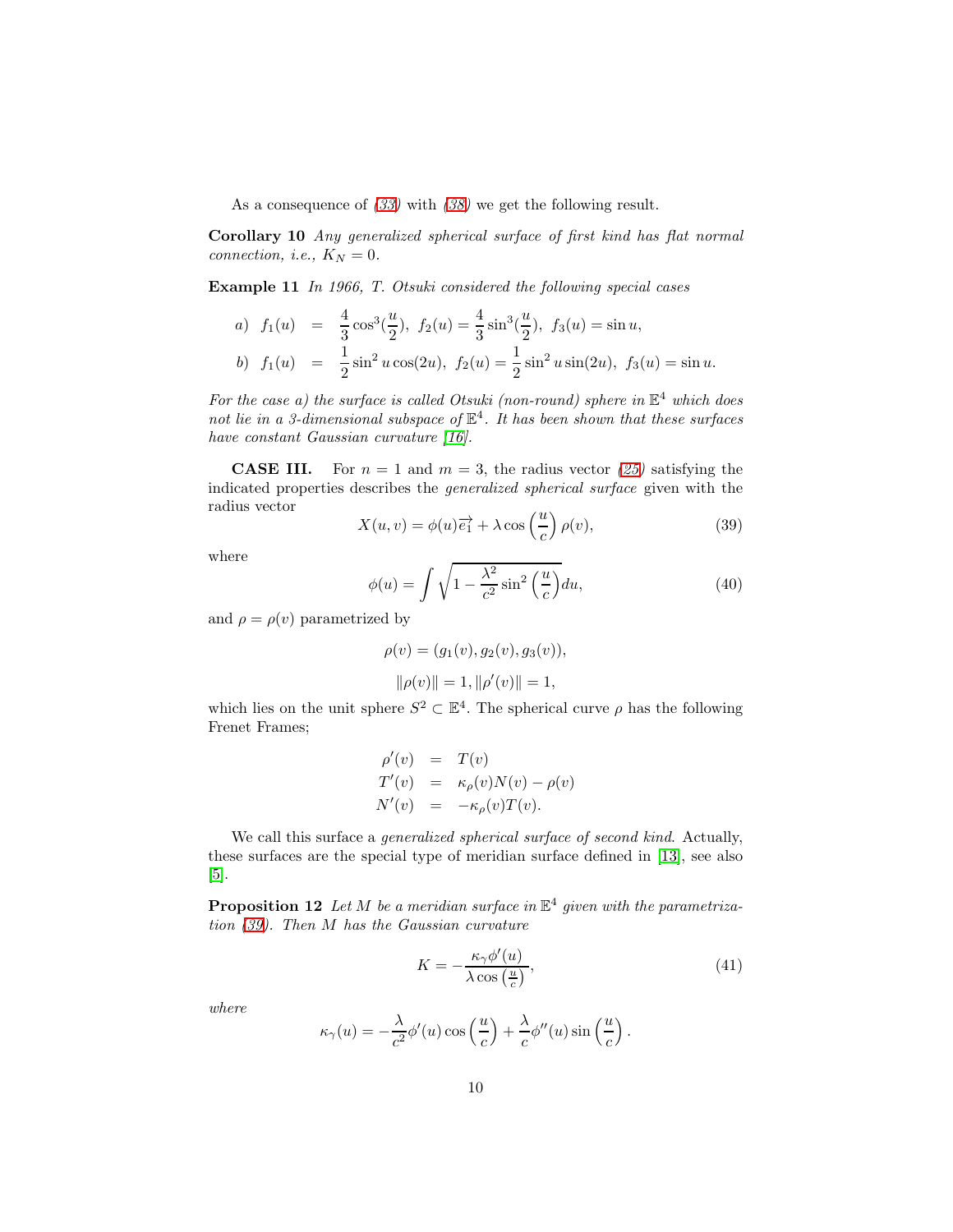**Proof 13** Let M be a meridian surface in  $\mathbb{E}^4$  defined by [\(39\)](#page-9-0). Differentiating [\(39\)](#page-9-0) with respect to u and v and we obtain

$$
X_u = \phi'(u)\overrightarrow{e}_1 - \frac{\lambda}{c}\sin\left(\frac{u}{c}\right)\rho(v),
$$
  
\n
$$
X_v = \lambda\cos\left(\frac{u}{c}\right)\rho'(v),
$$
  
\n
$$
X_{uu} = \phi''(u)\overrightarrow{e}_1 - \frac{\lambda}{c^2}\cos\left(\frac{u}{c}\right)\rho(v),
$$
  
\n
$$
X_{uv} = -\frac{\lambda}{c}\sin\left(\frac{u}{c}\right)\rho'(v),
$$
  
\n
$$
X_{vv} = \lambda\cos\left(\frac{u}{c}\right)\rho''(v).
$$
\n(42)

The normal space of M is spanned by

$$
N_1 = N(v),
$$
  
\n
$$
N_2 = -\frac{\lambda}{c} \sin\left(\frac{u}{c}\right) \vec{e}_1 - \phi'(u)\rho(v),
$$
\n(43)

where  $N(v)$  is the normal vector of the spherical curve  $\rho$ .

Hence, the coefficients of first and second fundamental forms are becomes

<span id="page-10-0"></span>
$$
g_{11} = \langle X_u(u, u), X_u(u, u) \rangle = 1, g_{12} = \langle X_u(u, v), X_v(u, v) \rangle = 0, g_{22} = \langle X_v(v, v), X_v(v, v) \rangle = \lambda^2 \cos^2\left(\frac{u}{c}\right),
$$
 (44)

and

<span id="page-10-1"></span>
$$
L_{11}^1 = L_{12}^1 = L_{12}^2 = 0,
$$
  
\n
$$
L_{22}^1 = \kappa_\rho(v)\lambda \cos\left(\frac{u}{c}\right),
$$
  
\n
$$
L_{11}^2 = -\kappa_\gamma(u),
$$
  
\n
$$
L_{11}^2 = \phi'(u)\lambda \cos\left(\frac{u}{c}\right).
$$
\n(45)

respectively, where

$$
\kappa_{\gamma}(u) = f'_1(u)f''_2(u) - f''_1(u)f'_2(u)
$$
  
=  $-\frac{\lambda}{c^2}\phi'(u)\cos\left(\frac{u}{c}\right) + \frac{\lambda}{c}\phi''(u)\sin\left(\frac{u}{c}\right).$ 

Consequently, substituting  $(44)-(45)$  $(44)-(45)$  into  $(6)$  we obtain the result.

As a consequence of  $(45)$  with  $(38)$  we get the following result.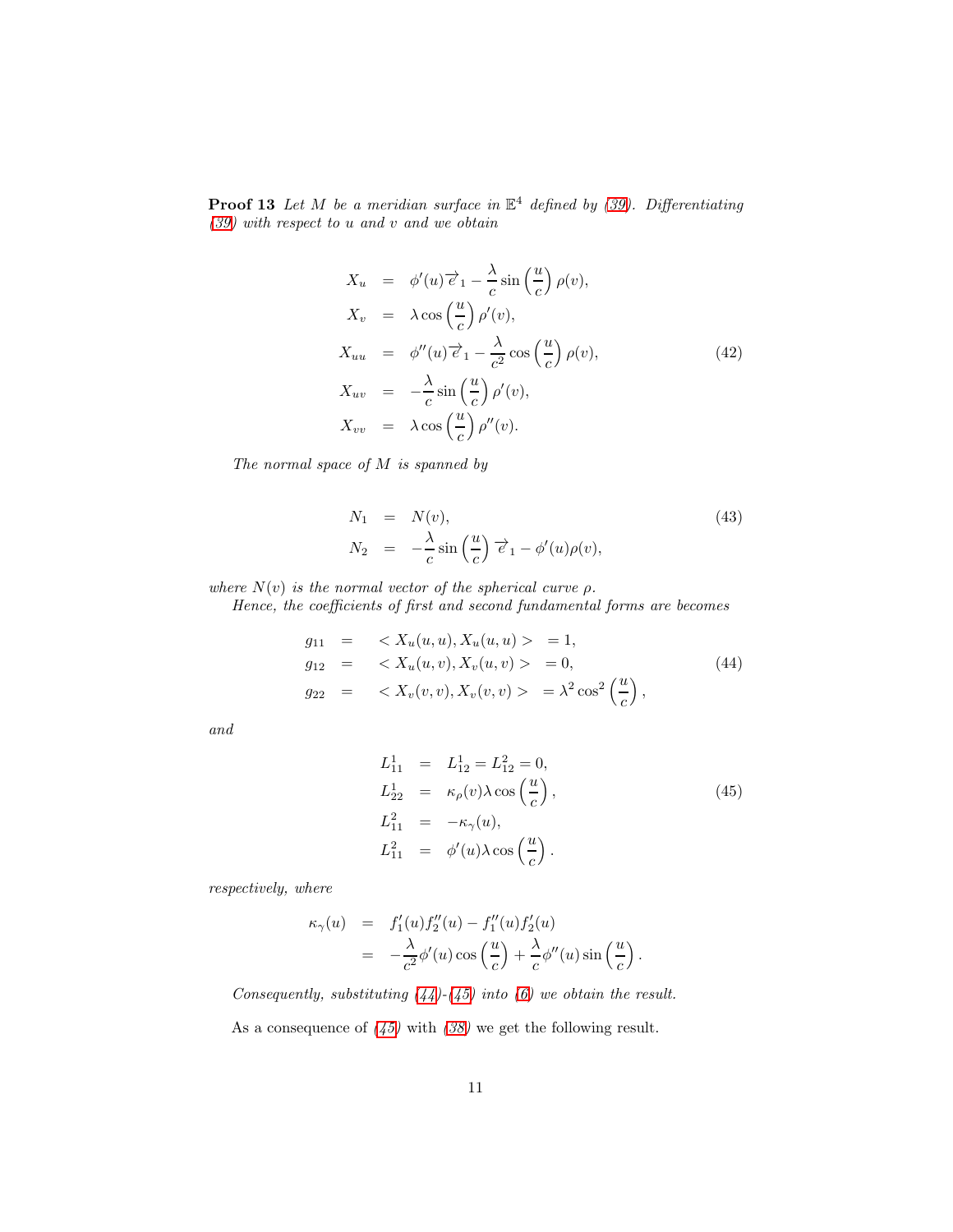Proposition 14 Any generalized spherical surface of second kind has flat normal connection, i.e.,  $K_N = 0$ .

Corollary 15 Every generalized spherical surface of second kind is a meridian surface given with the parametrization

<span id="page-11-0"></span>
$$
f_1(u) = \int \sqrt{1 - \frac{\lambda^2}{c^2} \sin^2\left(\frac{u}{c}\right)} du,
$$
  
\n
$$
f_2(u) = \lambda \cos\left(\frac{u}{c}\right).
$$
\n(46)

By the use of  $(40)-(41)$  $(40)-(41)$  $(40)-(41)$  with  $(46)$  we get the following result.

Corollary 16 The generalized spherical surface of second kind has constant Gaussian curvature  $K = 1/c^2$ .

As consequence of [\(7\)](#page-2-1) we obtain the following result.

Proposition 17 Let M be a generalized spherical surface of second kind given with the parametrization [\(39\)](#page-9-0). Then the mean curvature vector of M becomes

$$
\overrightarrow{H} = \frac{1}{2f_2(u)} \left\{ \kappa_\rho(v) N_1 + \left( -\kappa_\gamma f_2(u) + f_1'(u) \right) N_2 \right\}.
$$
 (47)

where

$$
\kappa_{\rho}(v) = \sqrt{g_1''(v)^2 + g_2''(v)^2 + g_3''(v)^2}.
$$

Corollary 18 Let M be a generalized spherical surface of second kind given with the parametrization [\(39\)](#page-9-0). If

$$
\kappa_{\gamma}(u) = \frac{f_1'(u)}{f_2(u)},\tag{48}
$$

then M has vanishing second mean curvature, i.e.,  $H_2 = 0$ .

**Example 19** Consider the curve  $\rho(v) = (\cos v, \cos v \sin v, \sin^2 v)$  in  $S^2 \subset \mathbb{E}^3$ . The corresponding generalized spherical surface

$$
x_1(u, v) = \int \sqrt{1 - \frac{\lambda^2}{c^2} \sin^2 \left(\frac{u}{c}\right)} du
$$
  
\n
$$
x_2(u, v) = \lambda \cos \left(\frac{u}{c}\right) \cos v
$$
  
\n
$$
x_3(u, v) = \lambda \cos \left(\frac{u}{c}\right) \cos v \sin v
$$
  
\n
$$
x_4(u, v) = \lambda \cos \left(\frac{u}{c}\right) \sin^2 v.
$$
\n(49)

is of second kind.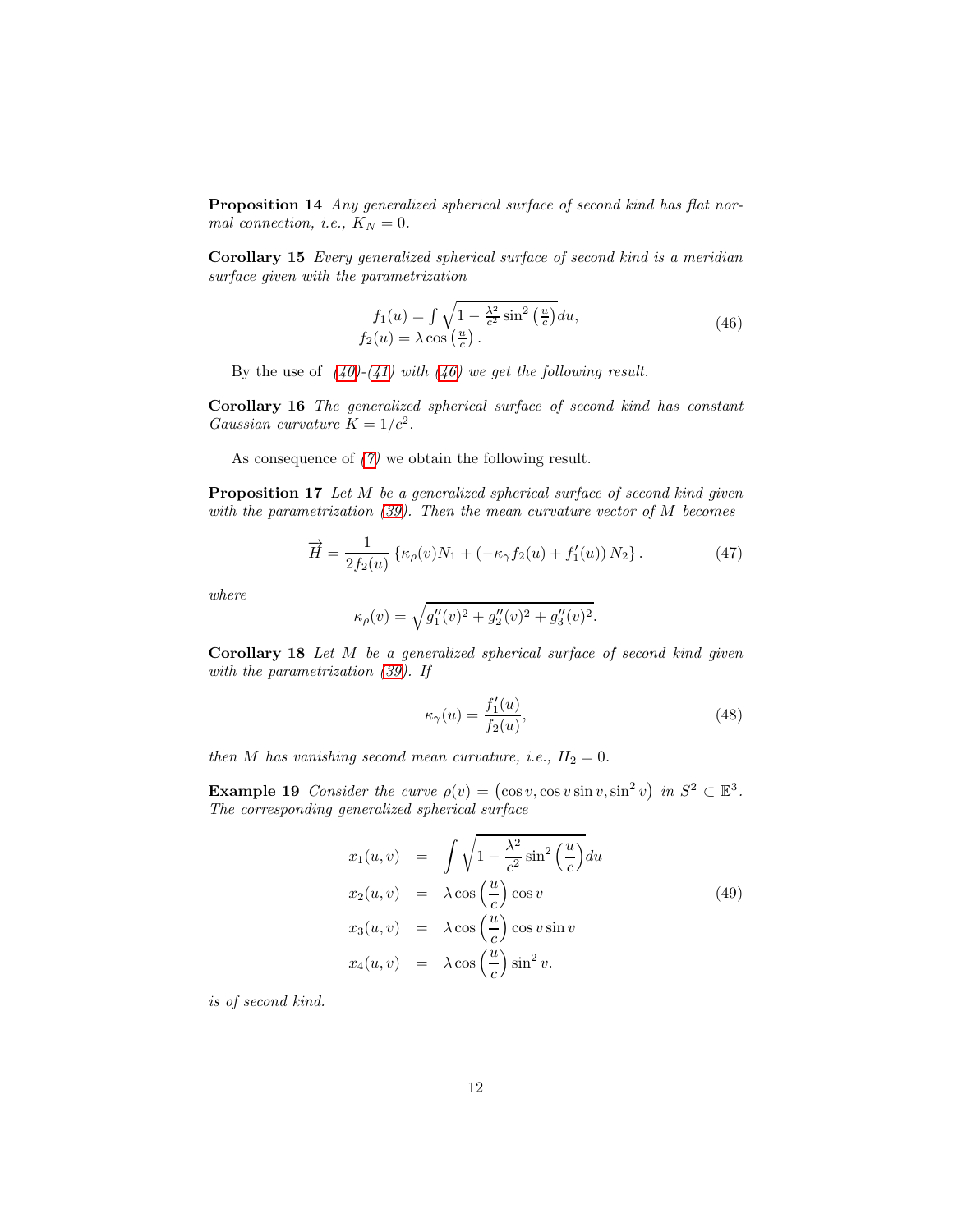#### <span id="page-12-4"></span>References

- [1] K. Arslan, B. Bayram, B. Bulca and G. Öztürk, *General rotation surfaces* in  $E^4$ , Results. Math., (2012), DOI 10.1007/s00025-011-0103-3.
- <span id="page-12-6"></span>[2] B. Bulca, K. Arslan, B.K. Bayram and G. Öztürk, Spherical product surfaces in  $\mathbb{E}^4$ . An. St. Univ. Ovidius Constanta, 20(2012), 41-54.
- <span id="page-12-0"></span>[3] B. Bulca, K. Arslan, B.K. Bayram, G. Öztürk and H. Ugail, Spherical product surfaces in  $\mathbb{E}^3$ . IEEE Computer Society, Int. Conference on CY-BERWORLDS, 2009.
- <span id="page-12-14"></span>[4] B. Bulca,  $\mathbb{E}^4$  deki Yüzeylerin Bir Karakterizasyonu, PhD.Thesis, Bursa, 2012.
- <span id="page-12-9"></span>[5] K. Arslan, B. Bulca, and V. Milousheva, *Meridian Surfaces in*  $\mathbb{E}^4$  with Pointwise 1-type Gauss map. Bull. Korean Math. Soc., 51(2014), 911-922.
- <span id="page-12-11"></span><span id="page-12-10"></span>[6] B.Y., Chen, Geometry of Submanifolds, Dekker, New York, 1973.
- [7] B. Y. Chen, Pseudo-umbilical surfaces with constant Gauss curvature, Proceedings of the Edinburgh Mathematical Society (Series 2), 18(2) (1972), 143-148.
- <span id="page-12-12"></span>[8] B.-Y. Chen, Geometry of Submanifolds and its Applications, Science University of Tokyo, 1981.
- <span id="page-12-5"></span>[9] D.V. Cuong, Surfaces of Revolution with Constant Gaussian Curvature in Four-Space, [arXiv:1205.2143v](http://arxiv.org/abs/1205.2143)3.
- <span id="page-12-13"></span>[10] DeSmet, P.J., Dillen, F., Verstrealen, L., Vrancken, L., A pointwise inequality in submanifold theory. Arch. Math.(Brno) 35(1999), 115-128.
- <span id="page-12-3"></span>[11] Dursun, U. and Turgay, N.C. General rotational surfaces in Euclidean space  $\mathbb{E}^4$  with pointwise 1-type Gauss map. Math. Commun., 17(2012), 71-81.
- <span id="page-12-2"></span>[12] G. Ganchev and V. Milousheva, On the Theory of Surfaces in the Fourdimensional Euclidean Space. Kodai Math. J. 31 (2008), 183-198.
- <span id="page-12-8"></span>[13] G. Ganchev and V. Milousheva, *Invariants and Bonnet-type theorem for* surfaces in  $\mathbb{R}^4$ , Cent. Eur. J. Math., 8 (2010), no. 6, 993-1008.
- <span id="page-12-1"></span>[14] V. A. Gor'kavyi and E. N. Nevmerzhitskaya, Two-dimensional Pseudospherical surfaces with degenerate bianchi transformation, Ukrainian Mathematical Journal, Vol. 63(2012), No. 11, Translated from Ukrains'kyi Matematychnyi Zhurnal, Vol. 63(2011), No. 11, pp. 1460–1468.
- <span id="page-12-7"></span>[15] N.H. Kuiper, Minimal Total Absolute Curvature for Immersions. Invent. Math., 10(1970), 209-238.
- <span id="page-12-15"></span>[16] T. Otsuki, Surfaces in the 4-dimensional Euclidean Space Isometric to a Sphere, Kodai Math. Sem. Rep. 18(1966), 101-115.